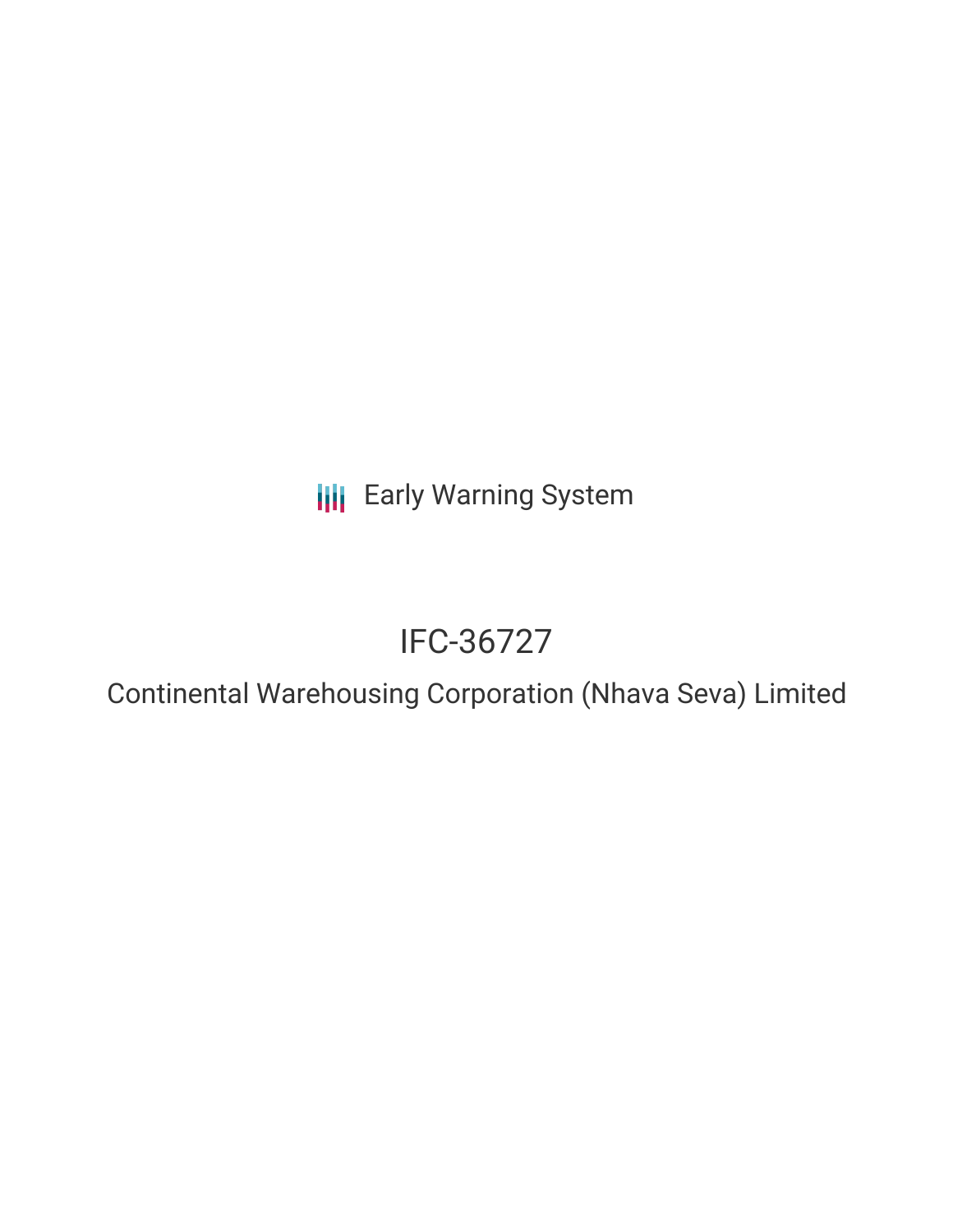

### **Quick Facts**

| <b>Countries</b>               | India                                                    |
|--------------------------------|----------------------------------------------------------|
| <b>Specific Location</b>       | Chennai, Tuticorin, Mumbai, Hyperabad                    |
| <b>Financial Institutions</b>  | International Finance Corporation (IFC)                  |
| <b>Status</b>                  | Active                                                   |
| <b>Bank Risk Rating</b>        | B                                                        |
| <b>Voting Date</b>             | 2016-03-18                                               |
| <b>Borrower</b>                | CONTINENTAL WAREHOUSING CORPORATION (NHAVA SEVA) LIMITED |
| <b>Sectors</b>                 | Construction, Industry and Trade                         |
| <b>Investment Type(s)</b>      | Loan                                                     |
| <b>Investment Amount (USD)</b> | $$60.00$ million                                         |
| <b>Project Cost (USD)</b>      | $$90.00$ million                                         |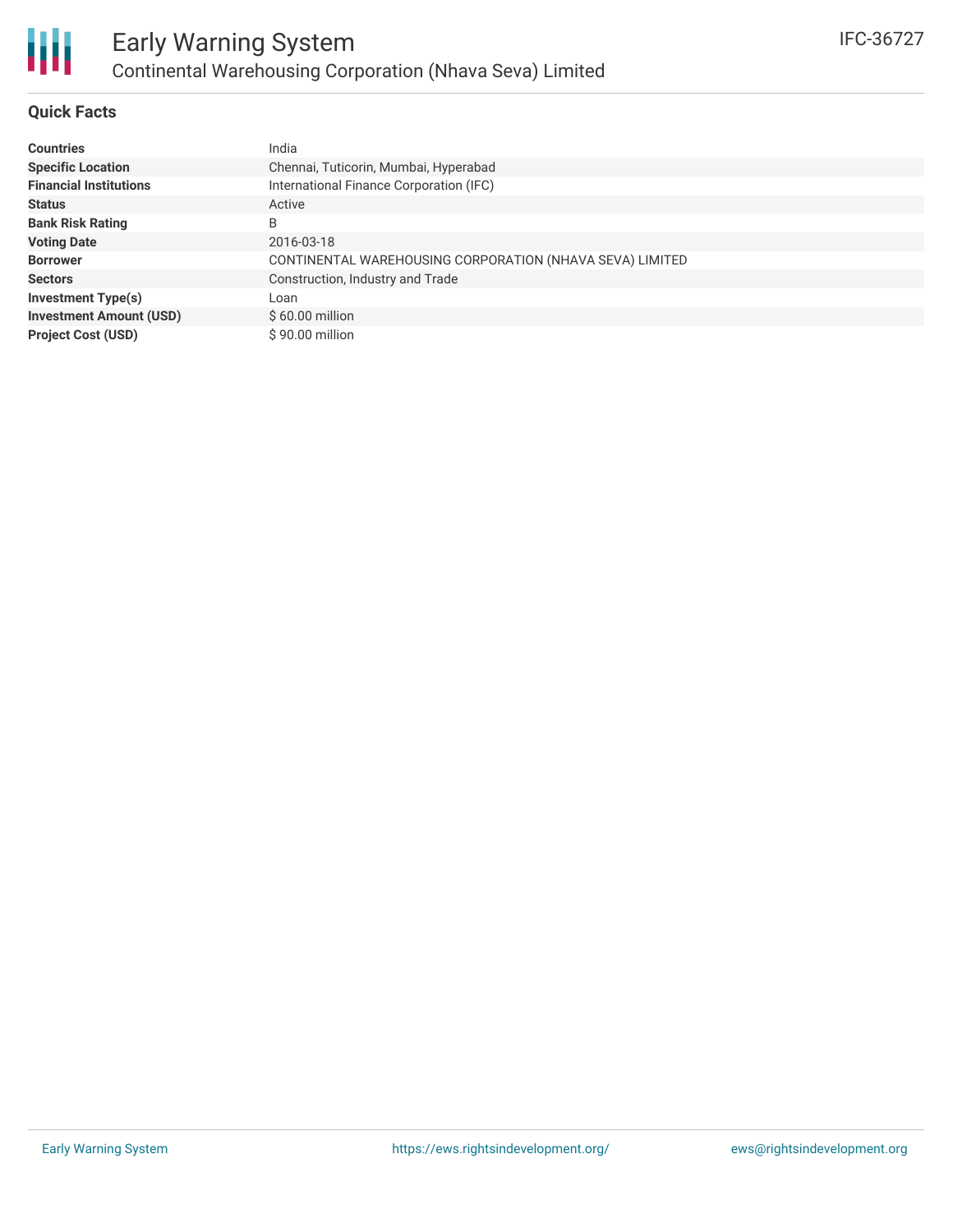

## **Project Description**

This project provides funding to Continental Warehousing Corporation, an Indian cargo handling company. The funds will go towards the expansion of two of the company's multimodal cargo handling facilities at two different locations and adding nine express logistics centers which will total 1.5 million sq feet of rack space.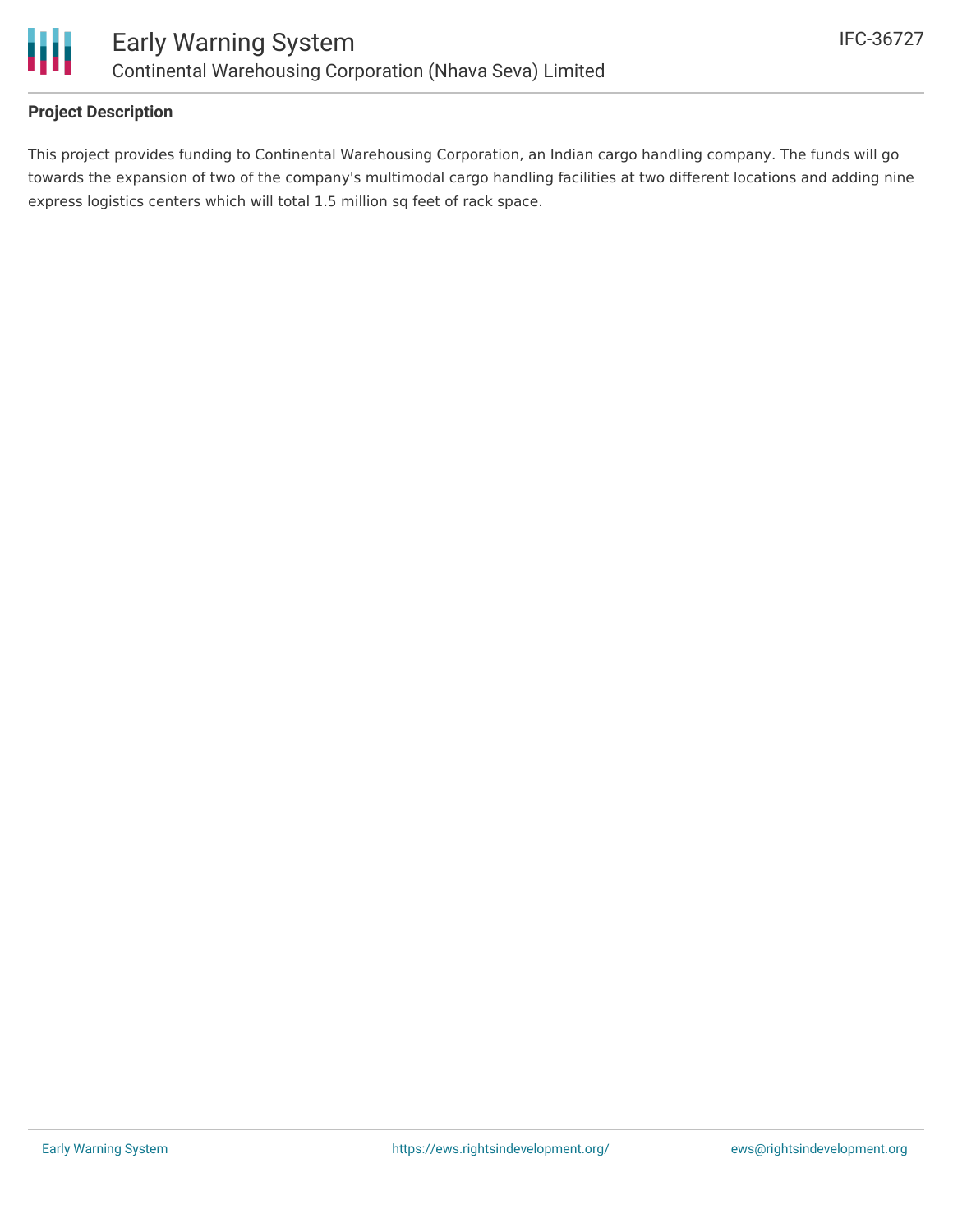

### **Investment Description**

• International Finance Corporation (IFC)